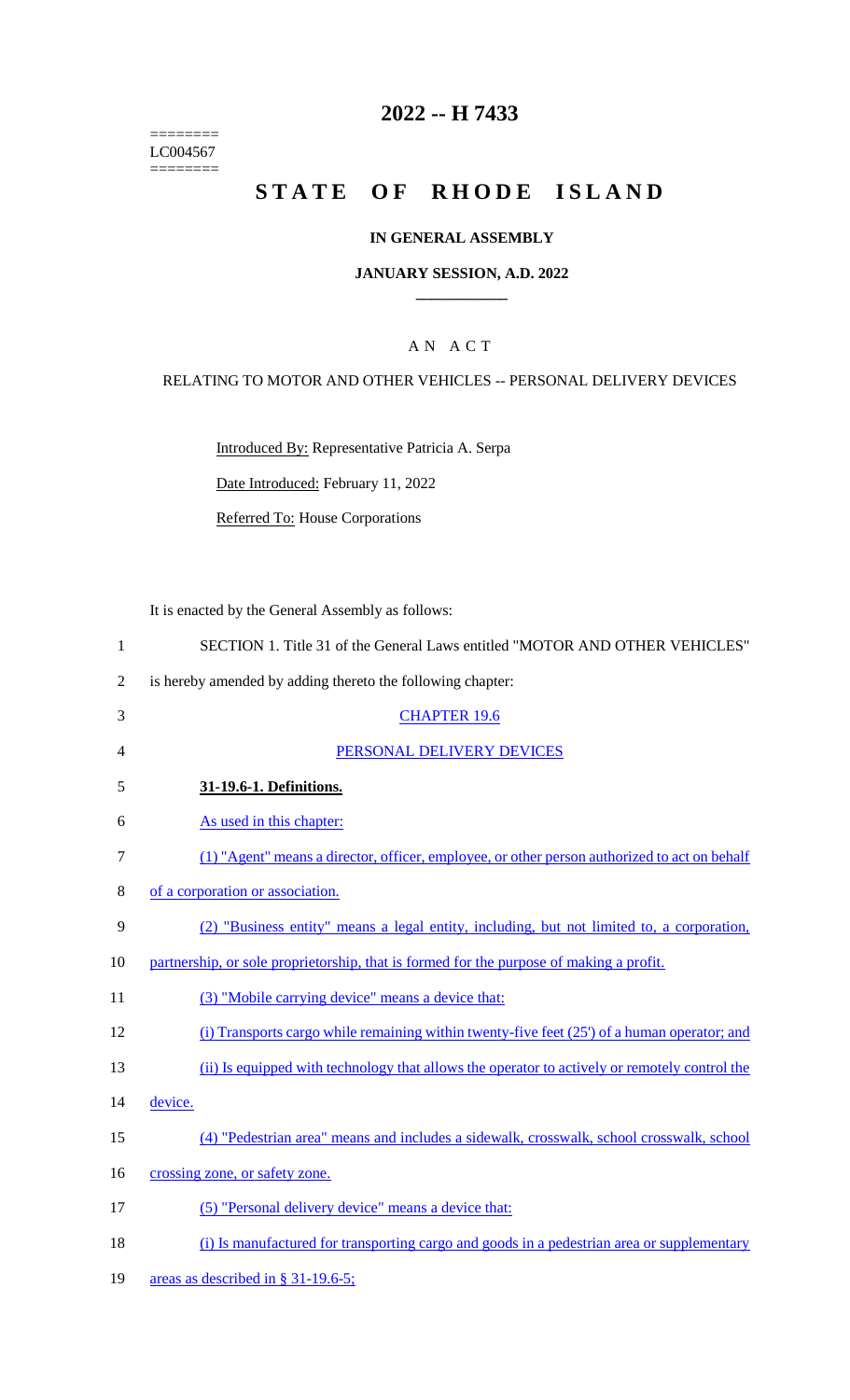| $\mathbf{1}$   | (ii) Is equipped with automated driving technology, including software and hardware, that             |
|----------------|-------------------------------------------------------------------------------------------------------|
| $\overline{2}$ | enables the operation of the device with the remote support and supervision of a human.               |
| 3              | 31-19.6-2. Applicable law.                                                                            |
| $\overline{4}$ | (a) The operation of a personal delivery device or mobile carrying device shall be governed           |
| 5              | exclusively by the provisions of this chapter and any applicable regulation adopted by any local      |
| 6              | governmental agency, provided that any such regulation is not inconsistent with the provisions of     |
| $\tau$         | this chapter.                                                                                         |
| $8\,$          | (b) A personal delivery device or mobile carrying device as defined herein, shall not                 |
| $\mathbf{9}$   | include a motor or other vehicle.                                                                     |
| 10             | 31-19.6-3. Operator or personal delivery device.                                                      |
| 11             | (a) A person may operate a personal delivery device if that person is a sole proprietor of a          |
| 12             | business entity as defined in § 31-19.6-1 or is an agent of a business entity and has the capability  |
| 13             | to monitor or exercise physical control over the navigation and operation of the device.              |
| 14             | (b) Except as provided in subsection (c) of this section, when a personal delivery device is          |
| 15             | being operated by a business entity, the business entity shall be considered the operator of the      |
| 16             | device solely for the purpose of assessing compliance with applicable traffic laws.                   |
| 17             | (c) When a personal delivery device is being operated, any agent having control over the              |
| 18             | device that acts outside the scope of their employment or authority, shall be considered the operator |
| 19             | of the device for purposes of assessing compliance with applicable traffic laws.                      |
| 20             | (d) A person shall not be considered the operator of a personal delivery device solely                |
| 21             | because the person:                                                                                   |
| 22             | (1) Requests a delivery or service provided by the device; or                                         |
| 23             | (2) Dispatches the device.                                                                            |
| 24             | 31-19.6-4. Operator of mobile carrying device.                                                        |
| 25             | A person operating a mobile carrying device shall be considered to be the operator of the             |
| 26             | device for the purpose of assessing compliance with applicable traffic laws.                          |
| 27             | 31-19.6-5. Device operation.                                                                          |
| 28             | (a) A personal delivery device or mobile carrying device must:                                        |
| 29             | (1) Be operated in a manner consistent with the provisions of this chapter;                           |
| 30             | (2) Yield the right-of-way to all other traffic and pedestrians and not otherwise obstruct,           |
| 31             | block or impede the flow of traffic or pedestrians;                                                   |
| 32             | (3) If operated after dusk, utilize and display sufficient lighting as required in $\S 31-19.6-7$ ;   |
| 33             | (4) Comply with all applicable regulations adopted by any local governmental agency that              |
| 34             | are not inconsistent with the provisions of this chapter;                                             |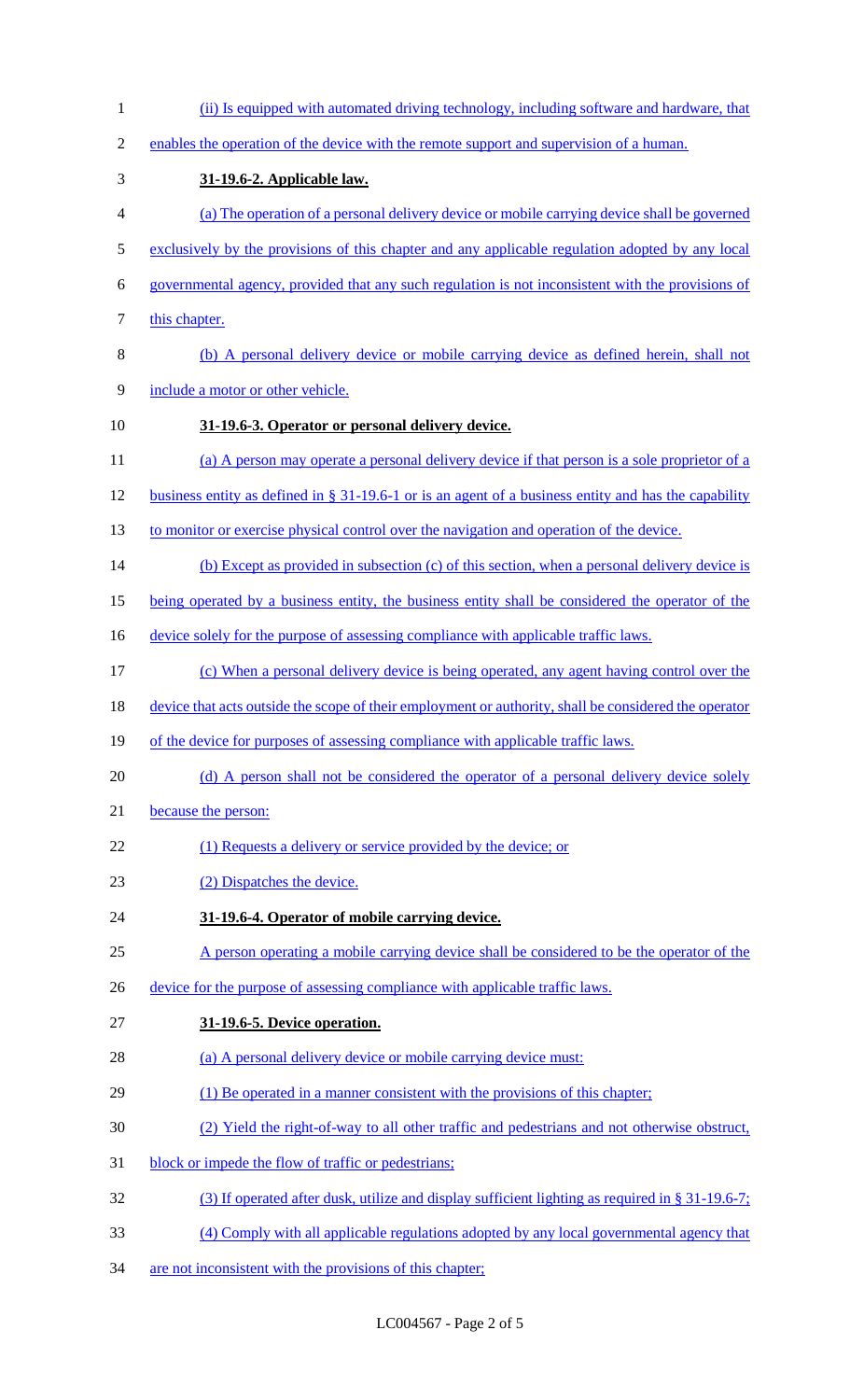(5) Not transport hazardous materials regulated under the Hazardous Materials 2 Transportation Act (49 U.S.C. Section 5103) and that is required to be placarded under subpart F of C.F.R. Part 172; and, (6) Be monitored or controlled pursuant to the provisions of this chapter. **31-19.6-6. Speeds of operation.**  (a) A personal delivery device or mobile carrying device shall be operated at the following 7 speeds: (1) At a speed not to exceed twelve miles per hour (12 mph) in a pedestrian area; or (2) At a speed not to exceed twenty miles per hour (20 mph) on a highway or other area not considered to be a pedestrian area. **31-19.6-7. Personal delivery device equipment.**  (a) A personal delivery device operated under this chapter must: (1) Be registered with the division of motor vehicles (DMV) on a form approved by the 14 DMV, which shall assign an identification number to each such device; (2) Be equipped with a sign, individually attached thereto or painted on the device, that 16 clearly identifies the name, address and contact information of the entity and the identification 17 number assigned by the DMV; (3) Be equipped with a braking system that enables the device to come to a controlled stop. (b) A personal delivery device must be equipped with lights at the front and rear of the device that are visible and recognizable under normal atmospheric conditions on all sides of the device for a distance of up to five hundred feet (500'). **31-19.6-8. Local governmental regulation.**  A local governmental authority may not promulgate any regulations that are inconsistent 24 with the provisions of this chapter, including, but not limited to, the hours of operation or zones of operation of any personal delivery device or mobile carrying device; provided, however, that 26 nothing contained in this section shall prohibit or limit any local governmental authority from enforcing the provisions of this chapter. **31-19.6-9. Insurance required.**  Any business entity that owns or operates a personal delivery device or mobile carrying device shall maintain comprehensive liability insurance to include, but not be limited to, general liability coverage of not less than one hundred thousand dollars (\$100,000) per person per accident 32 for personal injury coverage and property damage coverage in an amount not less than one hundred thousand dollars (\$100,000).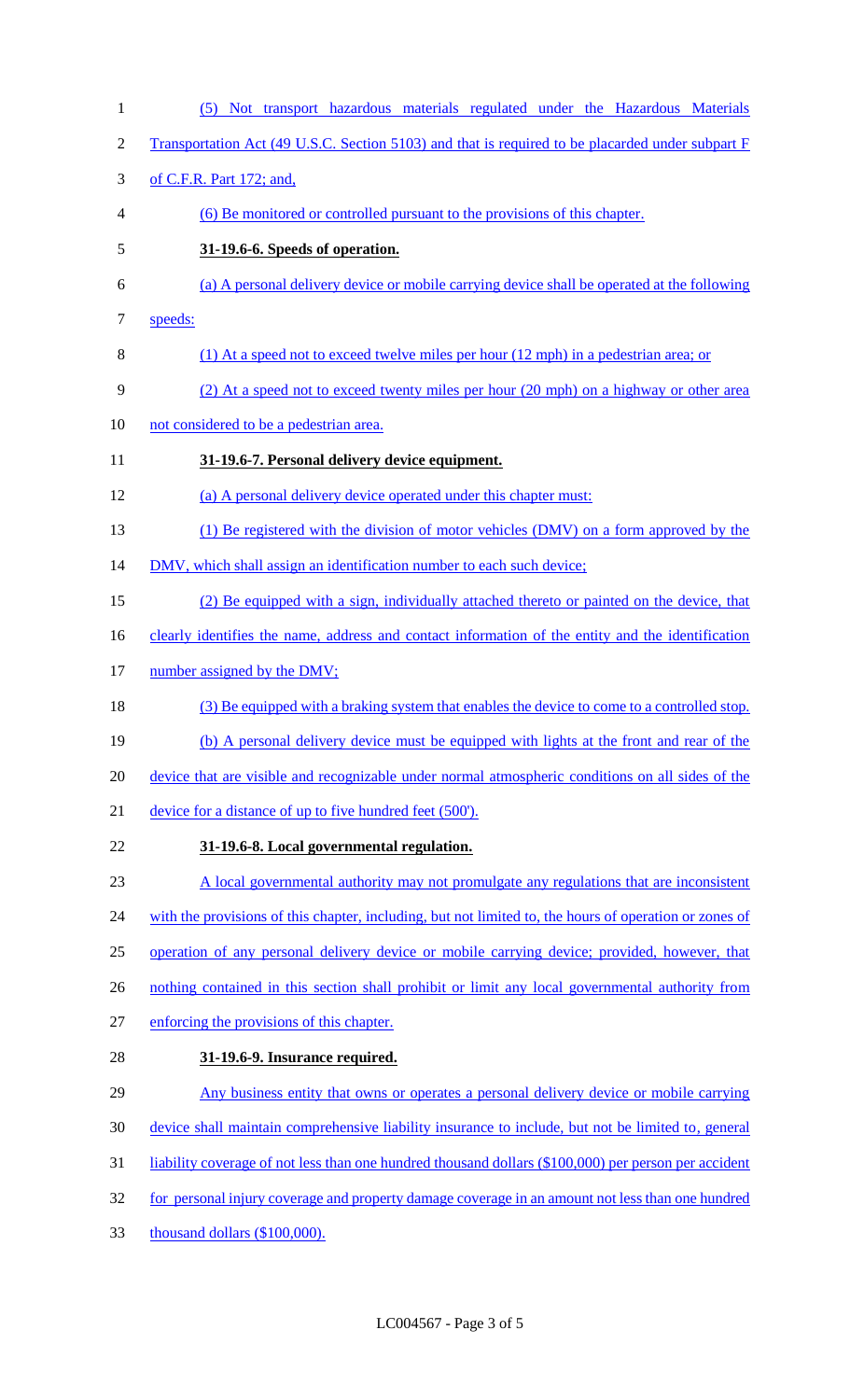1 SECTION 2. This act shall take effect upon passage.

#### $=$ LC004567  $=$